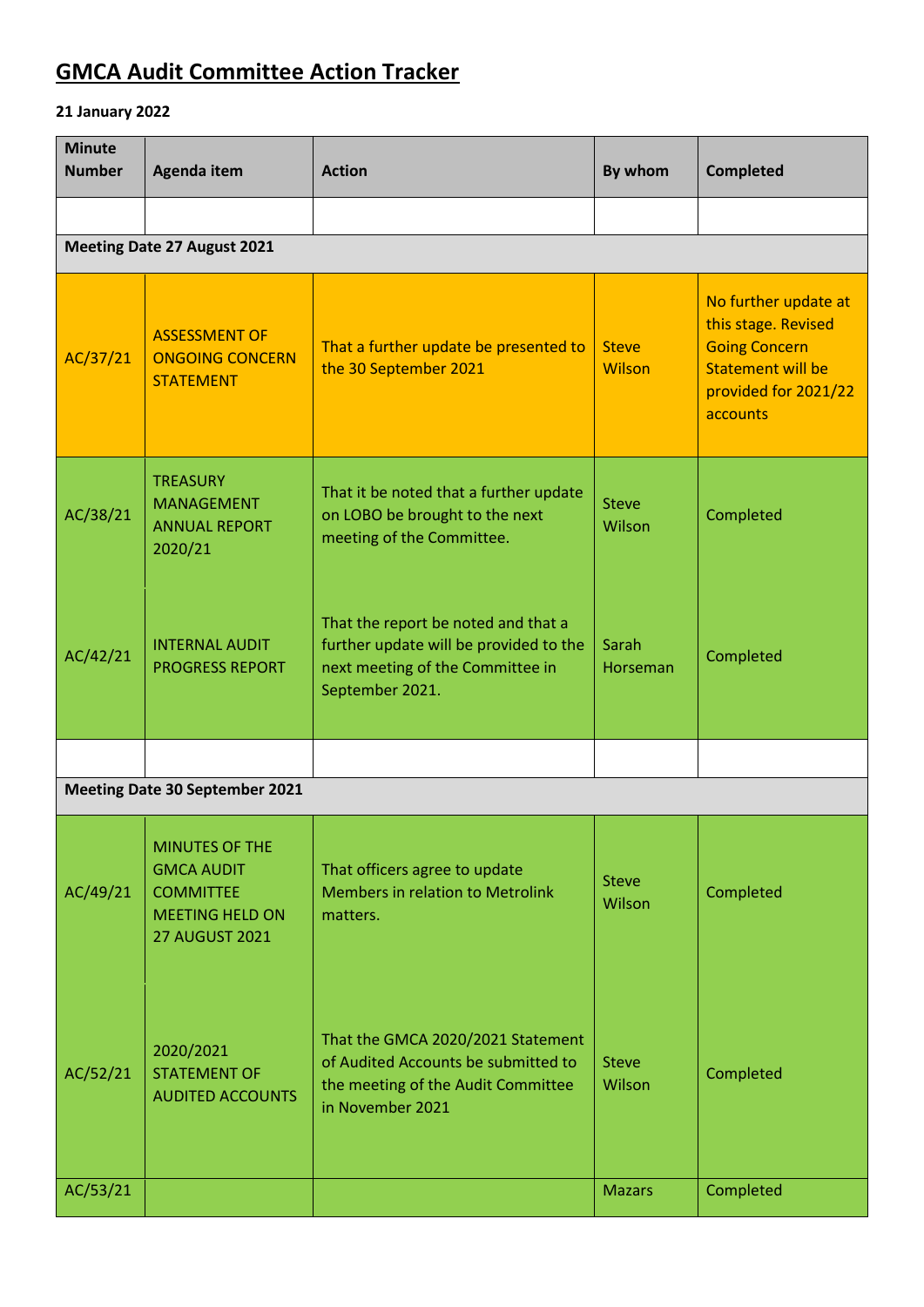|          | <b>ANNUAL AUDIT</b><br><b>LETTER</b>           | That it be noted that the Annual<br>Audit Letter be deferred to the next<br>meeting of the Audit Committee.                                                                                                                           |                                 |                                            |
|----------|------------------------------------------------|---------------------------------------------------------------------------------------------------------------------------------------------------------------------------------------------------------------------------------------|---------------------------------|--------------------------------------------|
| AC/55/21 | <b>RISK MANAGEMENT</b><br><b>UPDATE</b>        | That it be noted that comparative<br>data on staffing absence and updates<br>on staff survey responses and the<br>Skills Bill be brought to a future<br>meeting of the Committee.                                                     | Sarah<br>Horseman               | Completed                                  |
| AC/57/21 | <b>AUDIT ACTION</b><br><b>FOLLOW UP REPORT</b> | That a further update be provided to<br>the next meeting of the Committee.                                                                                                                                                            | Sarah<br>Horseman               | Completed                                  |
| AC/58/21 | <b>WORK PROGRAMME</b><br>2021/22               | That officers undertake to convene a<br>joint meeting with the Police and<br>Crime Audit Panel at an appropriate<br>time and to liaise with GMCA Waste<br>and Resources to seek a visit to a GM<br><b>Recycling Centre.</b>           | <b>Nicola Ward</b>              | <b>TBC</b>                                 |
|          |                                                |                                                                                                                                                                                                                                       |                                 |                                            |
|          | <b>Meeting Date 30 November 2021</b>           |                                                                                                                                                                                                                                       |                                 |                                            |
| AC/67/21 | <b>STATEMENT OF</b><br><b>ACCOUNTS 2020/21</b> | That Mazars and GMCA Finance Team<br>would review the wording of the<br>amendment in the group accounts<br>relating to the Northwest Evergreen<br>Holding Debtor to ensure it did not<br>result in a double entry to the<br>accounts. | Daniel<br>Watson                | Completed                                  |
| AC/67/21 | <b>STATEMENT OF</b><br><b>ACCOUNTS 2020/21</b> | That authority be delegated to the<br>Chair of the Audit Committee to<br>approve the final accounts should<br>there be any further changes.                                                                                           | <b>Steve</b><br>Wilson          | Completed                                  |
| AC/68/21 | <b>AUDIT COMPLETION</b><br><b>REPORT AND</b>   | That officers would check with the<br>ICT team regarding the level of<br>confidence in attaining the March                                                                                                                            | <b>Sarah</b><br><b>Horseman</b> | Will be incorporated<br>into the results / |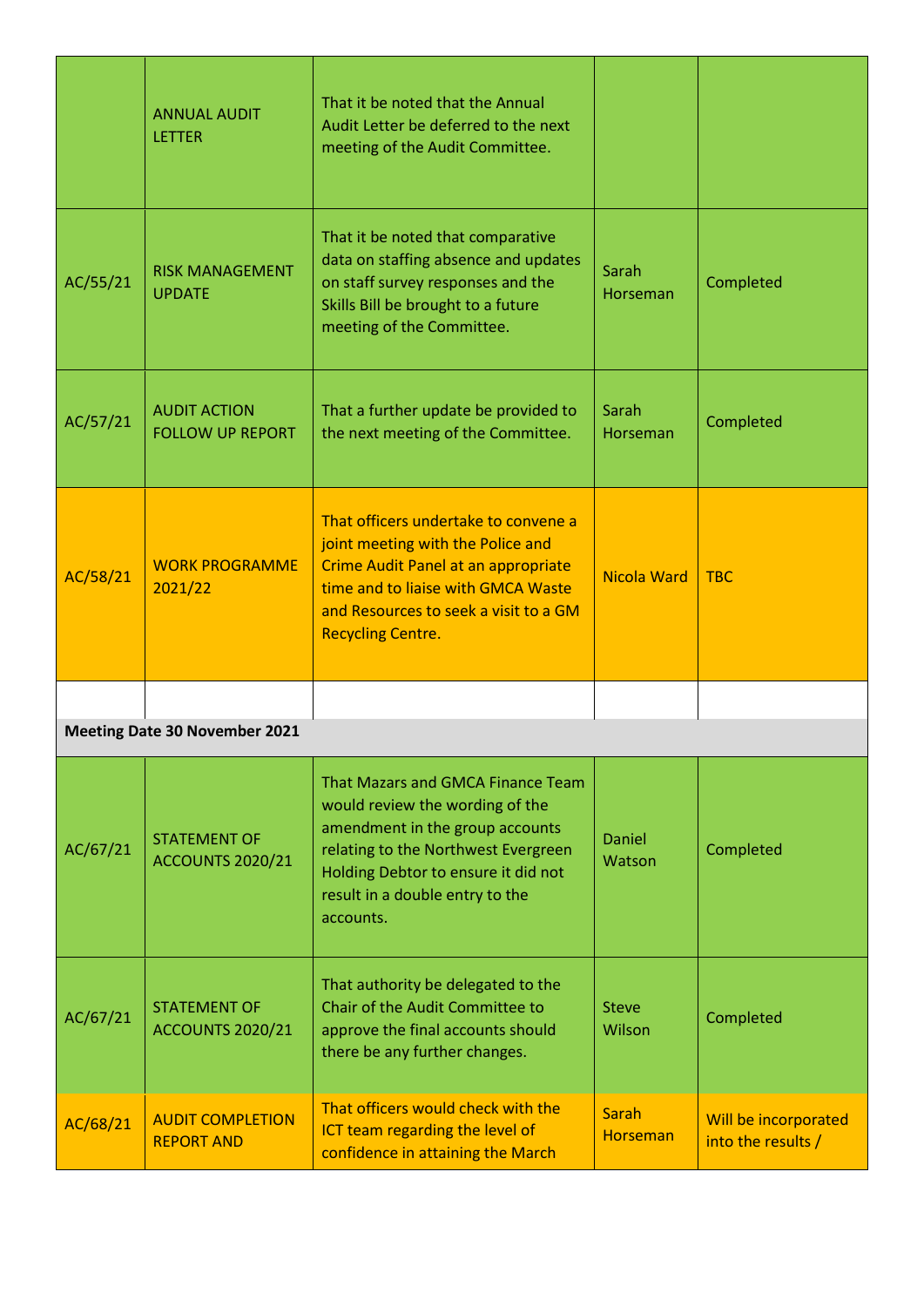|          | <b>ANNUAL AUDIT</b><br><b>LETTER</b>                                                 | 2022 deadline for delivery of the<br>organisation's cyber security software<br>and report back to the Committee.                                                                                                       |                                 | actions of the Cyber<br>internal audit                                               |
|----------|--------------------------------------------------------------------------------------|------------------------------------------------------------------------------------------------------------------------------------------------------------------------------------------------------------------------|---------------------------------|--------------------------------------------------------------------------------------|
| AC/68/21 | <b>AUDIT COMPLETION</b><br><b>REPORT AND</b><br><b>ANNUAL AUDIT</b><br><b>LETTER</b> | That the GMCA would work with<br>external audit to determine what a<br>'good' ICT Change Management<br>Policy should look like in advance of<br>next year's audit.                                                     | <b>Sarah</b><br><b>Horseman</b> | Will be incorporated<br>into the results /<br>actions of the Cyber<br>internal audit |
| AC/68/21 | <b>AUDIT COMPLETION</b><br><b>REPORT AND</b><br><b>ANNUAL AUDIT</b><br><b>LETTER</b> | That any ongoing external audit<br>recommendations be integrated with<br>the internal audit recommendation<br>monitoring to ensure their delivery.                                                                     | Sarah<br>Horseman               | Completed                                                                            |
| AC/68/21 | <b>AUDIT COMPLETION</b><br><b>REPORT AND</b><br><b>ANNUAL AUDIT</b><br><b>LETTER</b> | That the GMCA be informed of the<br>implications to the Independent<br><b>Members of the Audit Committee</b><br>following the publication of the<br>regulatory guidelines in relation to<br>external audit.            | <b>Steve</b><br><b>Wilson</b>   | To follow up                                                                         |
| AC/68/21 | <b>AUDIT COMPLETION</b><br><b>REPORT AND</b><br><b>ANNUAL AUDIT</b><br><b>LETTER</b> | That linked to this, a future report be<br>brought to the Committee following<br>the PSAA's national procurement<br>exercise in relation to external<br>auditors.                                                      | <b>Steve</b><br>Wilson          | Completed                                                                            |
| AC/69/21 | <b>AUDIT OUTCOMES -</b><br><b>GMCA CORPORATE</b><br><b>SERVICES</b>                  | That Andrew Lightfoot, Deputy Chief<br><b>Executive be invited to attend Audit</b><br>Committee meetings going forward<br>to address non-finance issues.                                                               | Nicola Ward                     | Completed                                                                            |
| AC/69/21 | <b>AUDIT OUTCOMES -</b><br><b>GMCA CORPORATE</b><br><b>SERVICES</b>                  | That officers would check that those<br>actions with due dates that have<br>passed, specifically in relation to<br>policy development and spend<br>reporting, have been completed and<br>provide an update to Members. | Andrew<br>Lightfoot             | Completed                                                                            |
| AC/71/21 | <b>WORK PROGRAMME</b><br>2021/22                                                     | That training sessions be arranged for<br>Members of the Committee in due<br>course.                                                                                                                                   | <b>Nicola Ward</b>              | <b>TBC</b>                                                                           |
|          | <b>Meeting Date 21 January 2022</b>                                                  |                                                                                                                                                                                                                        |                                 |                                                                                      |
| AC/77/21 | <b>GMFRS HMICFRS</b><br><b>INSPECTION</b><br><b>OUTOMES AND</b><br><b>ACTIONS</b>    | That the GMFRS HIMC Improvement<br>Action Plan be shared with the GMCA<br>Audit Committee for information.                                                                                                             | <b>CFO Russel</b>               |                                                                                      |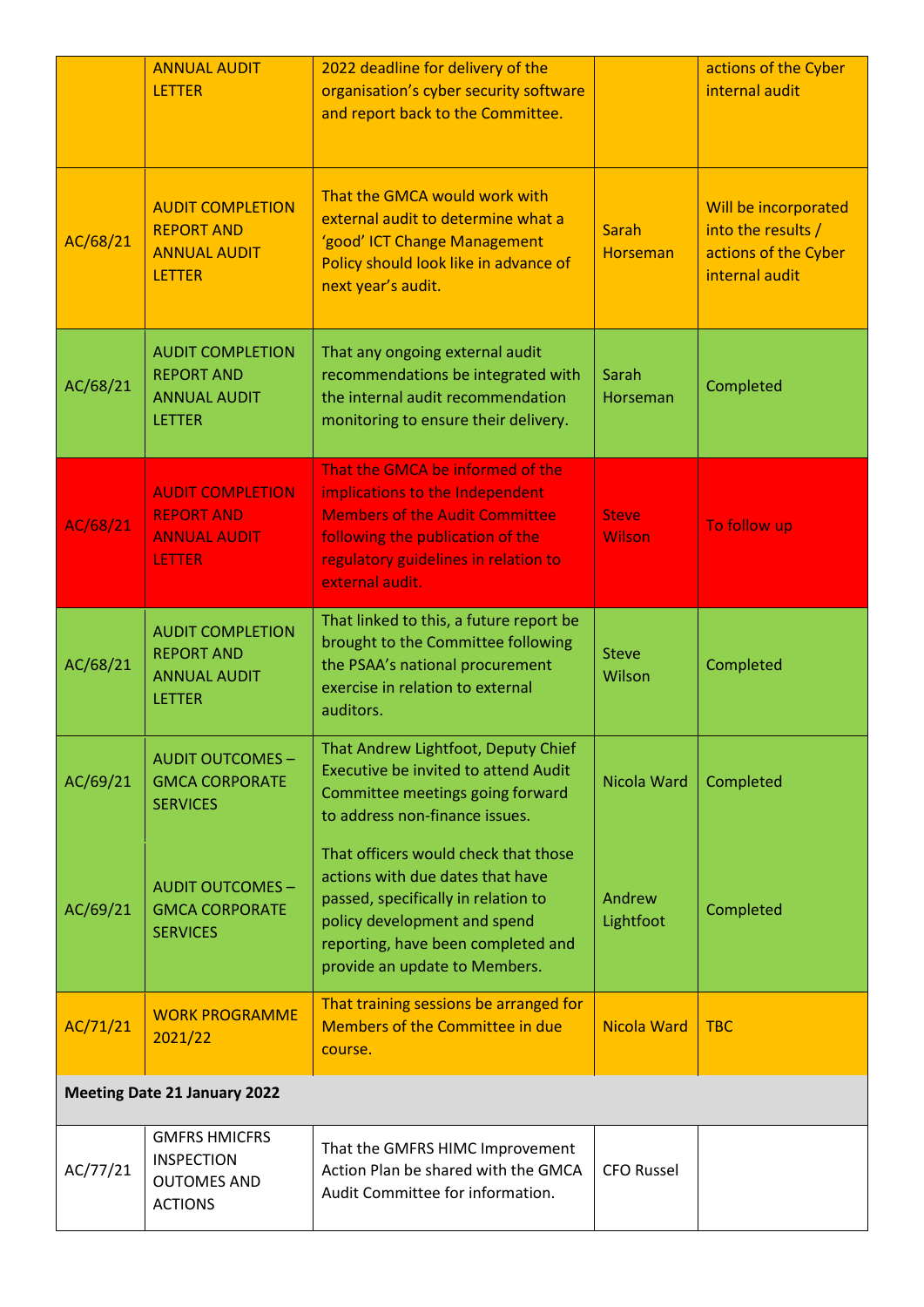| AC/77/21 | <b>GMFRS HMICFRS</b><br><b>INSPECTION</b><br><b>OUTOMES AND</b><br><b>ACTIONS</b> | That future risk registers would<br>include some narrative as to those<br>risk which were no longer classified<br>as 'escalated' and had been removed<br>from the register.                        | Sarah<br>Horseman                        | Completed                                |
|----------|-----------------------------------------------------------------------------------|----------------------------------------------------------------------------------------------------------------------------------------------------------------------------------------------------|------------------------------------------|------------------------------------------|
| AC/78/21 | <b>INTERNAL AUDIT</b><br><b>PROGRESS REPORT</b>                                   | That Sarah Horseman, Head of Audit<br>and Assurance would discuss shared<br>internal audit actions with the Chief<br>Audit Executive meeting and seek<br>some process assurance.                   | Sarah<br>Horseman                        | Completed                                |
| AC/78/21 | <b>INTERNAL AUDIT</b><br><b>PROGRESS REPORT</b>                                   | That Sarah Horseman, Head of Audit<br>and Assurance would provide Cllr<br>Boyes with a breakdown of the Covid-<br>19 Emergency Active Travel Fund<br>allocations.                                  | Sarah<br>Horseman                        |                                          |
| AC/78/21 | <b>INTERNAL AUDIT</b><br><b>PROGRESS REPORT</b>                                   | That future internal audit activity in<br>relation to GMCA Programmes and<br>Projects would include some in-depth<br>reviews to ensure compliance against<br>the policies and strategies in place. | Sarah<br>Horseman                        | Completed - included<br>in 22/23 IA plan |
| AC/78/21 | <b>INTERNAL AUDIT</b><br><b>PROGRESS REPORT</b>                                   | That consideration would be given as<br>to whether to include the<br>management response to the<br>identified issues within the Executive<br>Summaries of internal audits.                         | Sarah<br>Horseman                        | Completed                                |
| AC/78/21 | <b>INTERNAL AUDIT</b><br>PROGRESS REPORT                                          | That the Committee be given early<br>sight of any budgetary control<br>changes in order to address as soon<br>as possible.                                                                         | Sarah<br>Horseman                        | Completed                                |
| AC/78/21 | <b>INTERNAL AUDIT</b><br><b>PROGRESS REPORT</b>                                   | That the performance related actions<br>as identified by the peer review into<br>Internal Audit be included in the<br>Annual Review of Internal Audit.                                             | Sarah<br>Horseman                        | Completed                                |
| AC/78/21 | <b>INTERNAL AUDIT</b><br><b>PROGRESS REPORT</b>                                   | That there would be a further audit of<br>externally managed funds on behalf<br>of the Core Investment Fund<br>undertaken in 2022/23.                                                              | Sarah<br>Horseman                        | Completed - included<br>in 22/23 IA plan |
| AC/80/21 | Planning for 2021/22<br><b>Audit Opinion</b>                                      | That the framework by which<br>quarterly reports were submitted to<br>the Chief Executives Management<br>Team would be circulated to the<br>Committee.                                             | Steve<br>Wilson                          |                                          |
| AC/80/21 | Planning for 2021/22<br><b>Audit Opinion</b>                                      | That Andrew Lightfoot, Deputy Chief<br>Executive would review the<br>frequency of risk registers being<br>considered by individual                                                                 | Andrew<br>Lightfoot /<br>Steve<br>Wilson |                                          |